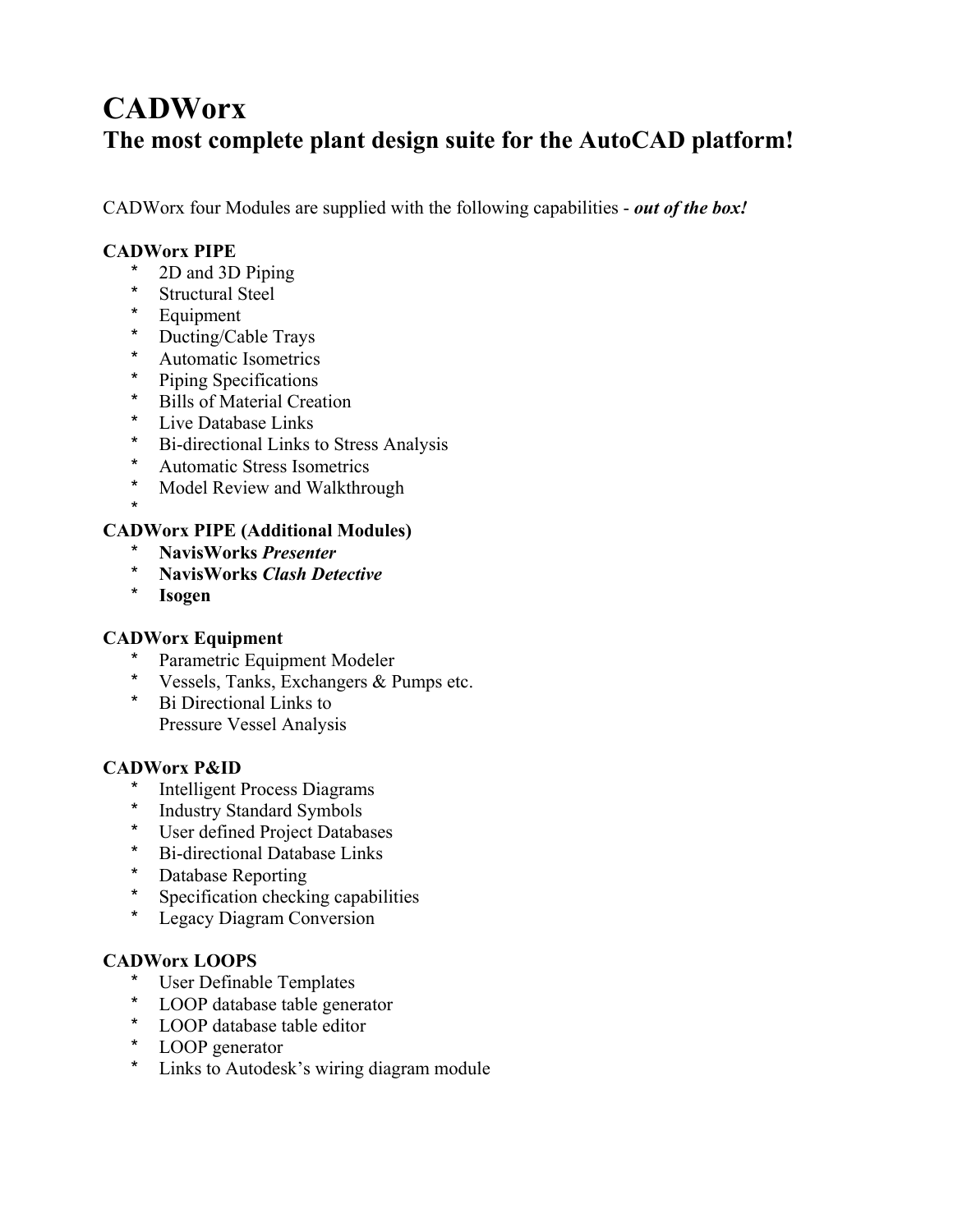## **CADWorx**

By leveraging the latest in AutoCAD, CADWorx maximizes the size of plant models that teams of designers can work on simultaneously, while making it easy to learn and use the program, even for beginners. These performance and functionality capabilities are made possible by minimizing file size, fast load and save times, effective management of external references (XREFs), and highly refined user interface features.

CADWorx fully supports and is adaptable to the following industry sectors: process, power, water treatment and the hygienic industries including the food, pharmaceutical, biotech and semiconductor sectors.

### CADWorx – Easy, Open, Scalable and Language Independent.

### **Easy**

The CADWorx suite is quick and easy to set-up and get started. If you know AutoCAD you are on your way to having your projects fast tracked from conception to delivery. CADWorx allows you to deliver on time with ease!

### **Open**

CADWorx tightly conforms to the open standards of the AutoCAD platform. Meaning your deliverables will reach the largest possible market and will allow the greatest interoperability with other leading applications in the AutoCAD market for integrated, error-free designs.

### **Scalable**

CADWorx provides true economies of scale for projects with budgets ranging from the \$1000's to \$100's of million. Workgroup size does not

## **Language Support**

CADWorx is supplied with the worlds most commonly used languages. User modifiable language files enable users to localize the package to their region allowing them to work and create deliverables in their own language.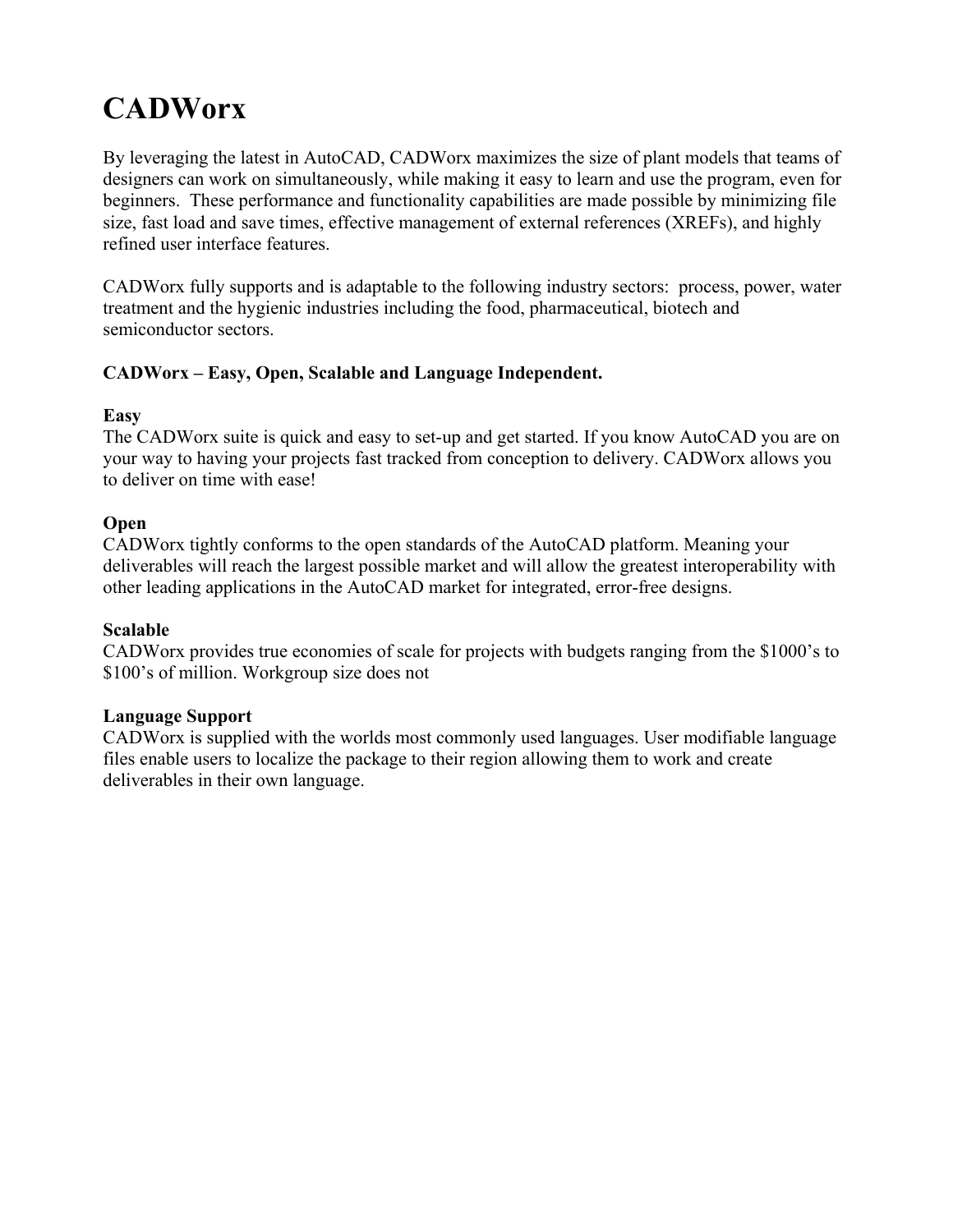## **CADWorx PIPE**

## **2D and 3D Piping**

CADWorx PIPE allows you to work in 2D or 3D mode with full intelligence. Quick 2D plans can be converted into 3D solids at anytime. Working in 3D with CADWorx PIPE is a rewarding and pleasurable experience. Intuitive and easy tools like the CADWorx PIPE's point and shoot UCS system means that design in any plane is easy and quick to do. Because CADWorx PIPE uses standard AutoCAD solids it has some of the best performance, smallest models and greatest compatibility in its class. If ease, performance and collaboration are important to you then CADWorx PIPE delivers!

### **Structural Steel**

CADWorx PIPE has steelwork capabilities built-in. A full range of international steel shapes and catalogs are supplied. CADWorx PIPE's steel utility allows straight or curved steel members to be placed on routing lines or at any place in the design. Editing member's sizes, lengths, coping and notching against adjoining members are also easily done.

As with CADWorx PIPE's piping components steel members can be linked to static or live project databases for full and comprehensive bill of materials reports.

### **Equipment**

The equipment capabilities built into CADWorx PIPE allow the creation of any 2D or 3D equipment shape. Vessels, pumps, tanks, and exchanges can be quickly created to complete the design model for review and interference checking.

## **Ducting/Cable Trays**

HVAC Ducting and Cable tray shapes can easily be created with routines built into CADWorx PIPE. Square, rectangular, round and oval shapes with transitions are selected from a single intuitive dialog box. Key dimensional information is retained to allow users to easily and quickly design Duct and Tray runs with the minimum of input.

### **Automatic Isometrics**

CADWorx PIPE provides the industry's best automatic isometrics and does so with ease. Isometrics can be generated from within individual piping layouts or from project databases. Intelligent stop marks lets users specify sensible break points for consistent drawings from revision to revision and reissue. Whether using line numbers from the database or selecting items from the drawing, the software makes isometric generation a breeze.

A single dialog configuration utility lets you precisely define how your isometrics will look. Settings for user borders, automatic dimensioning, tagging and bill of materials are easily set.

## **Piping Specifications**

CADWorx PIPE includes over 65 detailed, ready-to-use specifications accessing 3500 component datafiles carrying parametric information on over 40,000 components and more are continually being added!. In keeping with the global capabilities of CADWorx PIPE, specifications and datafile are available in imperial, metric and mixed metric formats in various materials and to major US, European and Asian regional standards.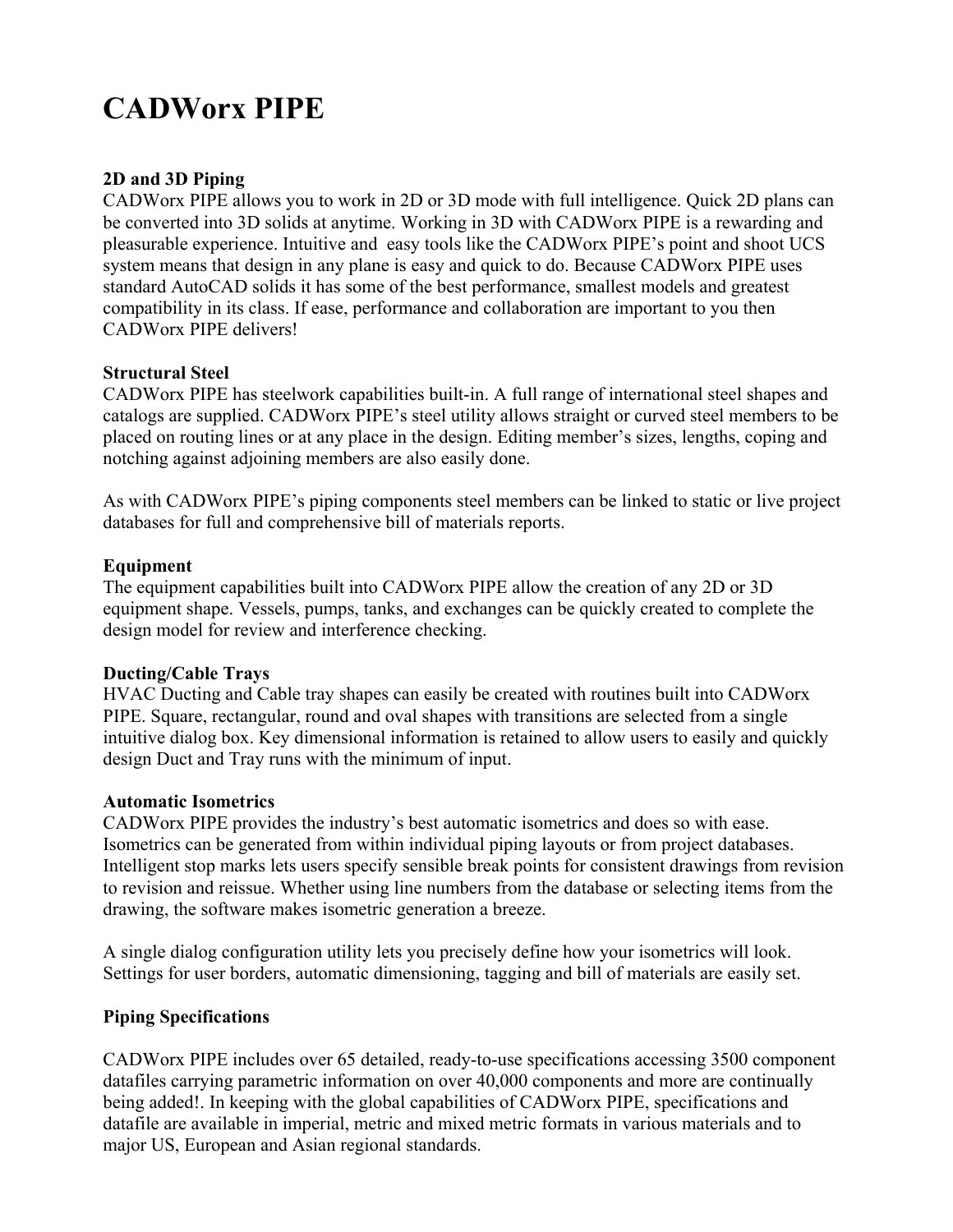The powerful specification editor included within CADWorx PIPE allows you to create and modify specifications on-the-fly or outside of a drawing session. Ease and flexibility allows ease of specification creation and modification to ensure consistency and accuracy in your designs.

### **Bills of Material Creation**

Because CADWorx components placed in the design are intelligent, accurate user configurable bill of materials in the most popular database formats can be created at any point in the design process.

### **Live Database Links**

CADWorx PIPE lets any number of users connect to a common external database during the design process. Model additions and subtractions from any workstation are constantly monitored, and ODBC links within CADWorx PIPE ensure that the model and external databases are always fully synchronized.

### **Bi-directional Links to Stress Analysis**

You can output any part of a CADWorx PIPE piping system to stress analysis in native CAESAR II file format. Similarly routing, support and system modifications made in CAESAR II can be read by CADWorx PIPE directly into the design. This link between CAD and analysis still remains a unique feature that no other CAD/Analysis offerings have been able to offer  $-$  at any price!

### **Automatic Stress Isometrics**

CADWorx PIPE can also use CAESAR II output results data to easily create stress isometrics. Once a stress isometric is drawn a custom dialog helps you select analysis results to be added to the isometric. Therefore you get automatically generated stress isometrics that are fully dimensioned and annotated with accurate input and analysis data that your clients require.

### **Model Review and Walkthrough**

*NavisWorks* for CADWorx provides real-time design review capabilities of even the largest 3D models and is supplied with every each seat of CADWorx PIPE. Intuitive tools allow the navigation, collaboration, presentation and coordination of your 3D models. Movies (AVI's) and review comments are easily created for general distribution.

## **CADWorx PIPE (Additional Modules)**

**NavisWorks** *Presenter* - enables users to attach materials to items in the review model for near photo realistic representations.

**NavisWorks** Clash Detective – performs world-class interference checking, saving significant time and money in the construction phases of the project and reducing design liabilities.

**Isogen** – from Alias, UK gives the option of creating automatic isometrics in the world's most popular isometric format. Isogen for CADWorx is supplied with all the configuration switches that Isogen users need for full isometric configuration.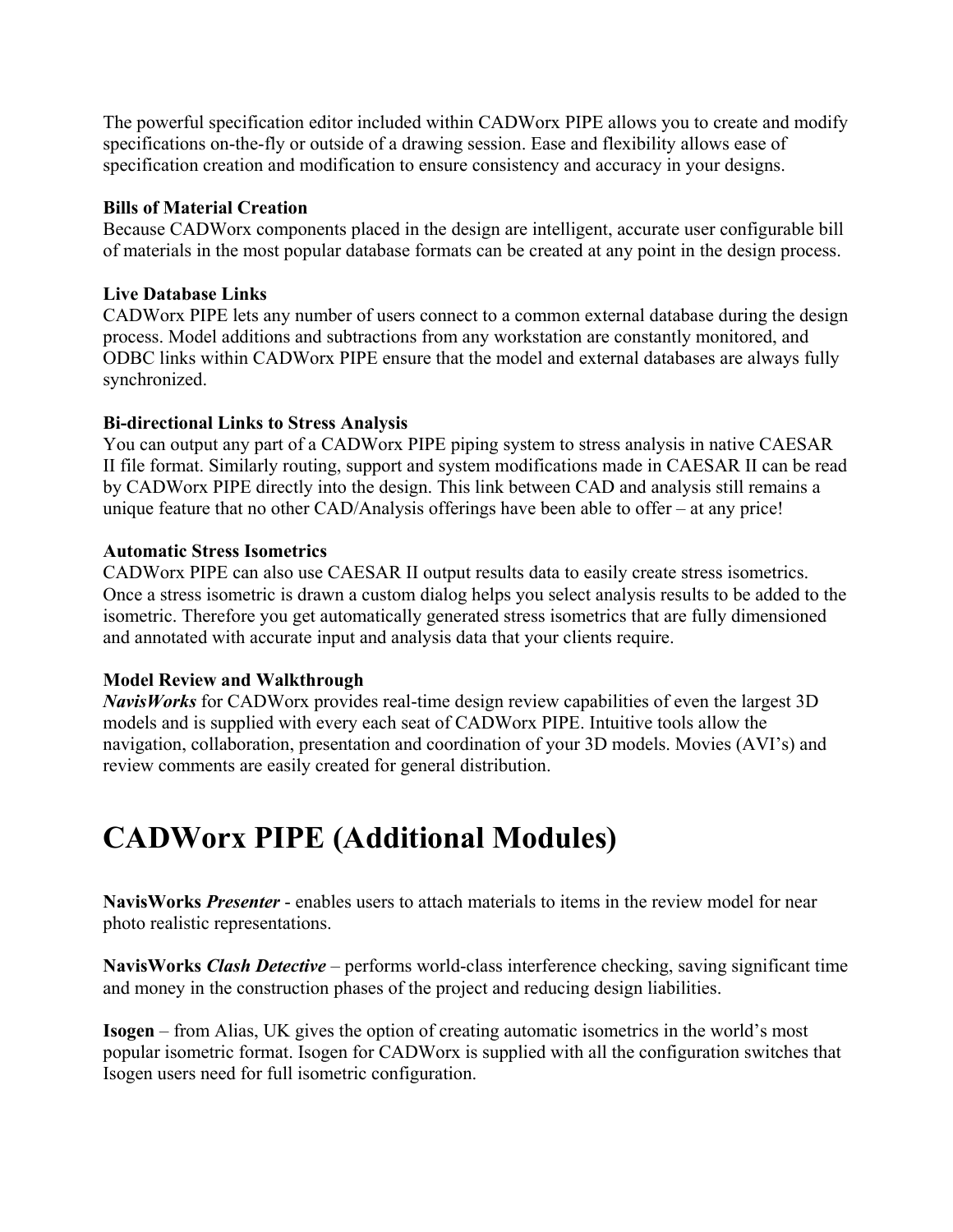## **CADWorx P&ID**

CADWorx P&ID enables users the flexibility to create process diagrams with varying levels of information and with the minimum of effort.

### **Intelligent Process Diagrams**

CADWorx P&ID works in two modes. Firstly  $-$  users can draw intelligent process diagrams without additional information – adding information as it becomes known. These  $P\&ID$ 's can later be linked to external project databases. Secondly  $-$  users can draw their diagrams with additional information linked to external project wide databases.

### **Industry Standard Symbols**

CADWorx P&ID is supplied with an extensive symbols library to major US, European and Asian regional standards. Additional symbols or assemblies are easily added and are automatically made intelligent. If you wish to use your existing symbols it is easily done plus they will enjoy all of the benefits of CADWorx P&ID's built in symbology. CADWorx P&ID's built-in tools automatically add additional symbols to menus without then need to maintain slide libraries or learn AutoLISP.

### **User defined Project Databases**

CADWorx P&ID provides a dynamic solution for defining the structure of project databases that requires no database knowledge and ensures that project database and drawing information is always linked. Unlike may packages CADWorx P&ID uses industry standard ODBC links to ensure that access and performance with project database are kept at the highest levels and are always compatible with the latest innovations in computer operating systems.

#### **Bi-directional Database Links**

Data integrity is never compromised however many drawings are linked to your project databases. All parties can share and modify data from within a CADWorx P&ID session or within the Project database. CADWorx P&ID makes sure that drawings and database are always in sync!

#### **Database Reporting**

Using your favorite ODBC compliant database means that it is easy to create exactly the reports that you require in the form that you need. Valve, equipment and process line reports are included and can be easily adapted to specific user needs.

#### **Specification checking capabilities**

CADWorx P&ID has piping specification checking capabilities built in. If you wish to add specification capabilities to your process diagrams that match those of CADWorx PIPE you can do so. Now your process diagrams and piping designs can use the same checks that ensure that the correct design criteria are always used.

#### **Legacy Diagram Conversion**

Your old drawings and the information they contain can still be useful! CADWorx P&ID includes powerful routines that make linking valves, vessels, mechanical, instruments and process lines easy. Once linked criteria is setup all subsequent instances of that item are recognized and their information automatically linked to the correct database table. If you want to document your existing plant, CADWorx P&ID is your tool!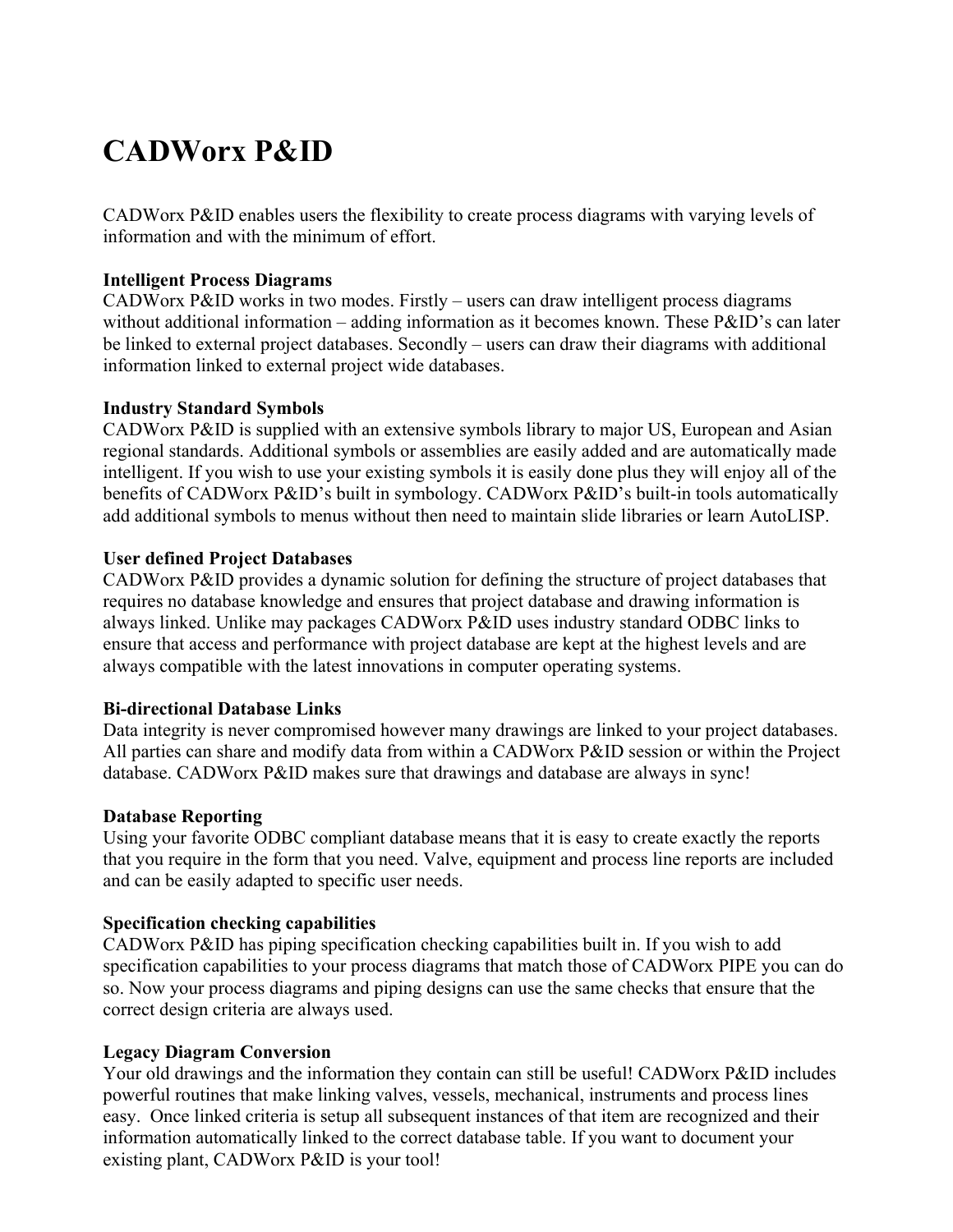# **CADWorx LOOPS**

When hundreds or thousands of instrument loop diagrams are required, CADWorx LOOPS makes it easy.

### **User Definable Templates**

Users can quickly define their LOOP template drawings to their precise specifications.

### **LOOP database table generator**

CADWorx LOOPS reads text or attribute data from user templates and automatically creates instrument loop tables in the project database. An intuitive dialog box lets you rearrange table column orders or widths. No database knowledge is required!

### **LOOP database table editor**

CADWorx LOOPS is supplied with a powerful loop database table editor that allows engineers to input engineering information into the instrument loop tables.

### **LOOP diagram generator**

CADWorx LOOPS will automatically extract loop numbers from the instrument tables in the project database to allow the user to select the loops from which individual loop diagrams are to be created.

## **Links to 3rd party packages**

CADWorx LOOPS open architecture allows users to create templates that let users include any attributed data they require. This means that templates can be created with information that other packages such as  $3<sup>rd</sup>$  party instrument or electrical modules need for intelligent processing of CADWorx LOOPS diagram information.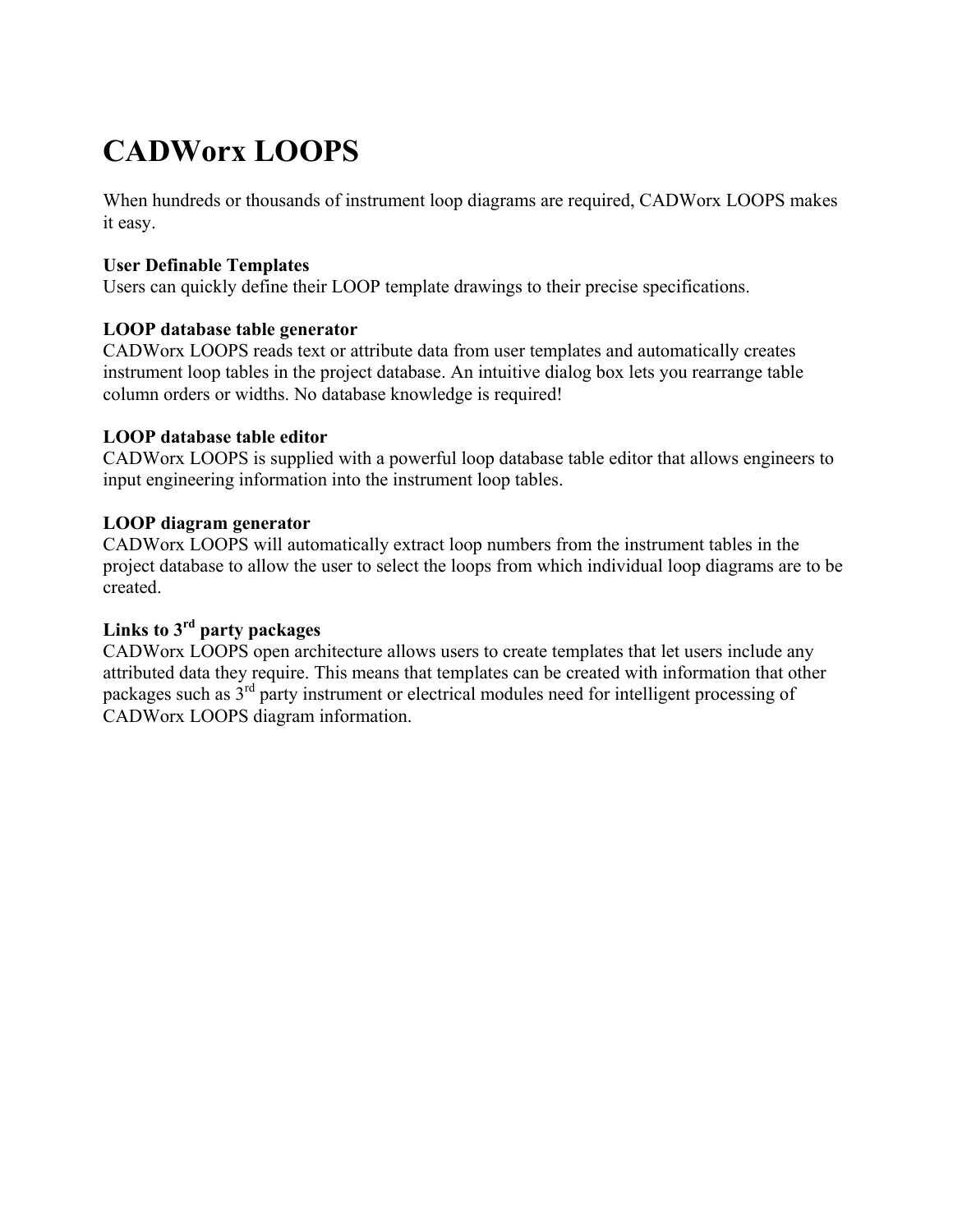# **CADWorx Equipment**

CADWorx EQUIPMENT is a parametric equipment modeler that is easy to use and full featured. It enables users to quickly and easily create 3D equipment for plant design.

## **Parametric Equipment Modeler**

COADWorx EQUIPMENT works on a hierarchal basis in which once a piece of equipment is defined it component parts such as nozzles, vessel head, shells, supports etc. can be selected and their parameters parametrically defined. Once defined equipment component information can be modified or redefined via the equipment modeler dialog or by double clicking on the item in the drawing.

## **Vessels, Tanks, Exchangers & Pumps etc.**

(More information needed here)

## **Bi Directional Links to Pressure Vessel Analysis**

You can output your equipment created using CADWorx EQUIPMENT to COADE's PVE lite Vessel design analysis package in native PVElite format. Similarly any piece of equipment created or modified using PVElite can be imported into the CAD design using CADWorx EQUIPMENT.

## **Hardware/Software Requirements:**

- Intel Pentium processor (or equivalent)
- Microsoft Windows (95, 98, NT 4.0 or later) Operating System
- f 32 Mbytes RAM (recommended)
- 60 Mbytes of disk space
- CD ROM Drive
- Microsoft Internet Explorer (4.0 or later)
- AutoCAD 2000 or later

## **CADWorx Licenses:**

All CADWorx software licenses provide the following as standard:

- Complete program (each CADWorx program is licensed separately)
- One complete set of program manuals
- Technical newsletter subscription
- Phone, fax, web site and e-mail access for technical support

## **Full License Provides:**

- Perpetual single license with no limit on the amount or duration of use
- One full year of automatic upgrades from date of purchase
- Eligibility for annual extensions of automatic upgrades
- f Eligibility for discounts on additional CADWorx Full License purchases